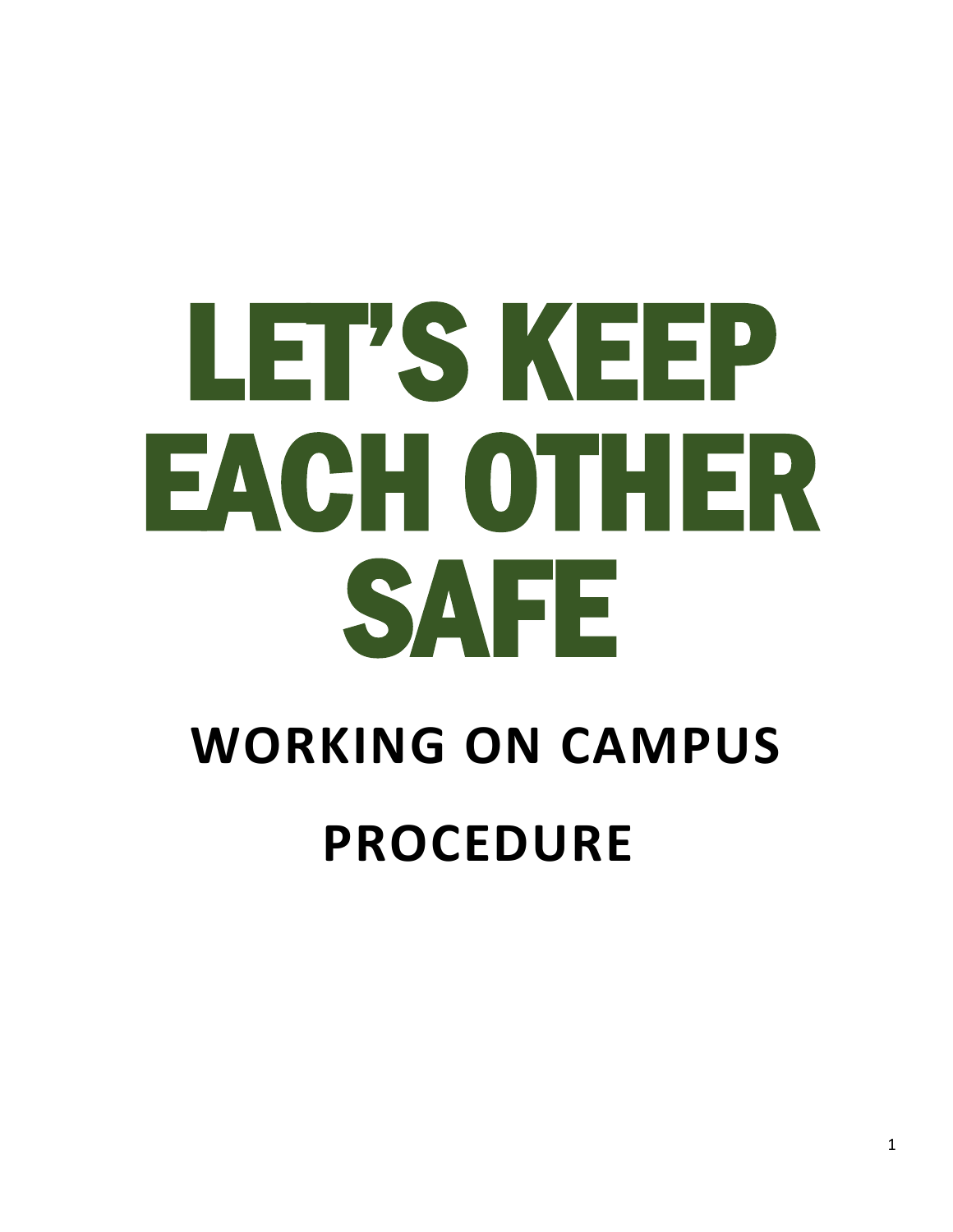**Masks:** University provided face masks are required to be worn by all employees entering our campus and for the duration of work not only to protect yourself, but those around you**.**



#### **HOW TO PROPERLY PUT ON A MASK**

**THE WRONG WAY** 

**TO WEAR A SURGICAL** 

**MASK** 

**THE RIGHT WAY** 

**TO WEAR A SURGICAL** 

**MASK** 

**\* Wash Hands or Use Hand Sanitizer Immediately before putting on PPE \***

**HOW TO PROPERLY REMOVE A MASK**



**DO NOT TOUCH the front of the mask** Grasp mask by ear loops to pull off.



**Wash hands or use sanitizer** Immediately after removing PPE

**Masks should be disposed of in any general trash receptacle. Please do not place masks in recycling bin.**